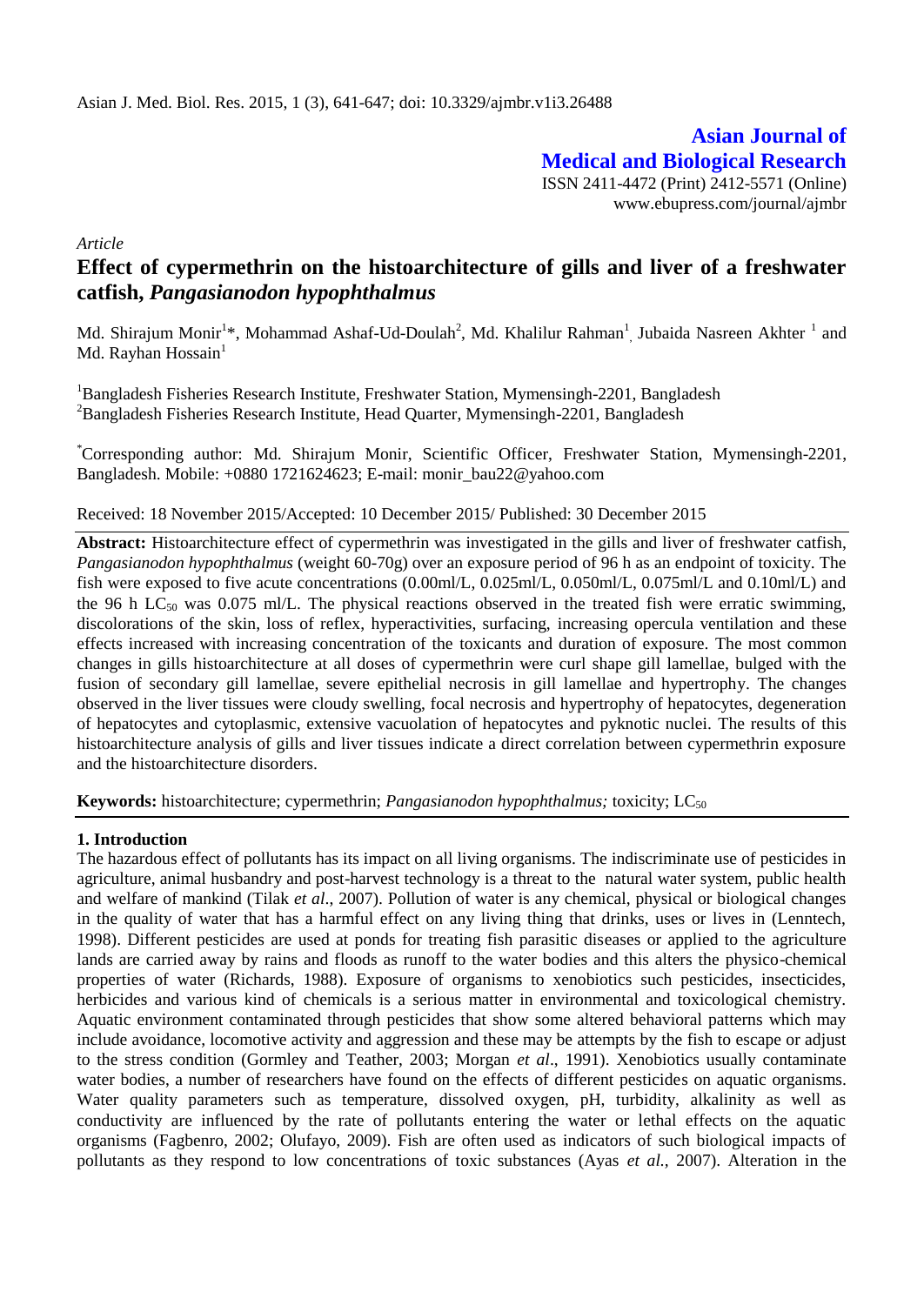histology of the tissue such as gill, liver, kidney or intestine that are directly related to the contaminants serve as important bio-monitoring tools or bio-markers to assess the toxicity (Thophona *et al.,* 2003).

Organophosphate pesticides have replaced the persistent chlorinated pesticide in the 1970s and at the early of 1980s the advantage of the organosphosphate pesticide was their low cumulative ability and short-term persistence in the environment; although the organophosphate pesticides have been replaced by pyrethroid based pesticides, there is still very intensive use of the organophosphate (Robert and Hutson, 1998). However, cypermethrin is a synthetic pyrethroid that commonly used for the control of ectoparasites which infest cattle, sheep, poultry and some companion animals. Presently, the cypermethrin has been widely used as a chemotherapeutic agent for the control of ectoparasite infestations in marine cage culture and freshwater aquaculture (Hart *et al*., 1997; Boxaspen and Holm, 2001; Roth *et al*., 1993; Treasurer *et al*., 2004). Fish toxicity to pyrethroids may be explained by their relatively slow metabolism and elimination of these compounds. The half-lives for elimination of several pyrethroids by rainbow trout (*Oncorhynchus mykiss*) are all longer than 48 h, while elimination half-lives for birds and mammals range from 6 to 12 h (Bradbury and Coats, 1989). Considerable amount of literature is available on histopathological changes induced by organophosphorous, organochlorine and organocarbamate pesticides in fishes. Therefore, the present study reports histoarchitecture changes in the gills and liver as a result of exposing freshwater catfish, *Pangasianodon hypophthalmus* is to sublethal concentration of synthetic pyrethroids, cypermethrin.

# **2. Materials and Methods**

# **2.1. Collection of experimental fish**

The experiment was carried out in the Fish Diseases and Health Management Laboratory, Bangladesh Fisheries Research Institute (BFRI), Mymensingh. Healthy *P. hypophthalmus* having a weight range of 60-70 were collected from Mymensingh local fish market. Collected fishes were washed with 0.1% of potassium permagnate (KMnO4) solution to avoid dermal infection. Fishes were then rinsed in water and acclimatized to the laboratory conditions up to 14 days in 75 L capacity glass aquaria. During acclimatization period, fishes were fed with artificial pellet feed and water of the aquaria was also changed once daily. Feeding was stopped 24 h prior to the commencement of the toxicity test experiment.

## **2.2. Experimental procedure**

The cypermethrin toxicity test was carried out in fifteen (15) glass aquaria and each aquarium contained 25 L of water where six healthy fish were introduced. The definitive toxicity test was carried out using; 0.00ml/L (control), 0.025ml/L, 0.050ml/L, 0.075ml/L and 0.10ml/L concentration of cypermethrin. Each of the toxicant concentration was replicated three times. The  $LC_{50}$  of cypermethrin on the test fish was determined using probit analysis. All data obtained in both tests were analyzed using probit method and the graphical method (Finney, 1971).

### **2.3. Histoarchitecture examination**

After the 96 h experiment, gills and liver specimens were collected from fish alive and were preserved in 10% buffered formalin. Preserved tissues were washed under tap water for 24 h to remove formalin, dehydrated, clarified with xylene and embedded in paraffin blocks. They were cut at 4-5μ thickness by using Elisa microtome and stained routinely with haematoxylin and eosin (H&E) for histoarchitecture examination. Stained histoarchitecture sections were examined under trinoculare microscope. Histoarchitecture changes observed were photographed and interpreted in comparison to the work of previous.

# **3. Results**

# **3.1. Fish behaviour and mortality**

The physical reactions observed in the treated fish were erratic swimming, discolorations of the skin, loss of reflex, hyperactivities, surfacing, increasing opercula ventilation and these effects increased with increasing concentration of the toxicants and duration of exposure. However, the control group fish (only tap water) was found to be normal behavior during the experimental period. Increased the experimental duration, the treated fish showed increase in weakness, motionless and gasp for air with slow opercula movement. The 96 h  $LC_{50}$ value was found with 0.075 ml/L (Figure 1) but the lowest (10%) and highest (77%) mortality was observed in 0.025 and 0.10 ml/L, respectively in the experiment.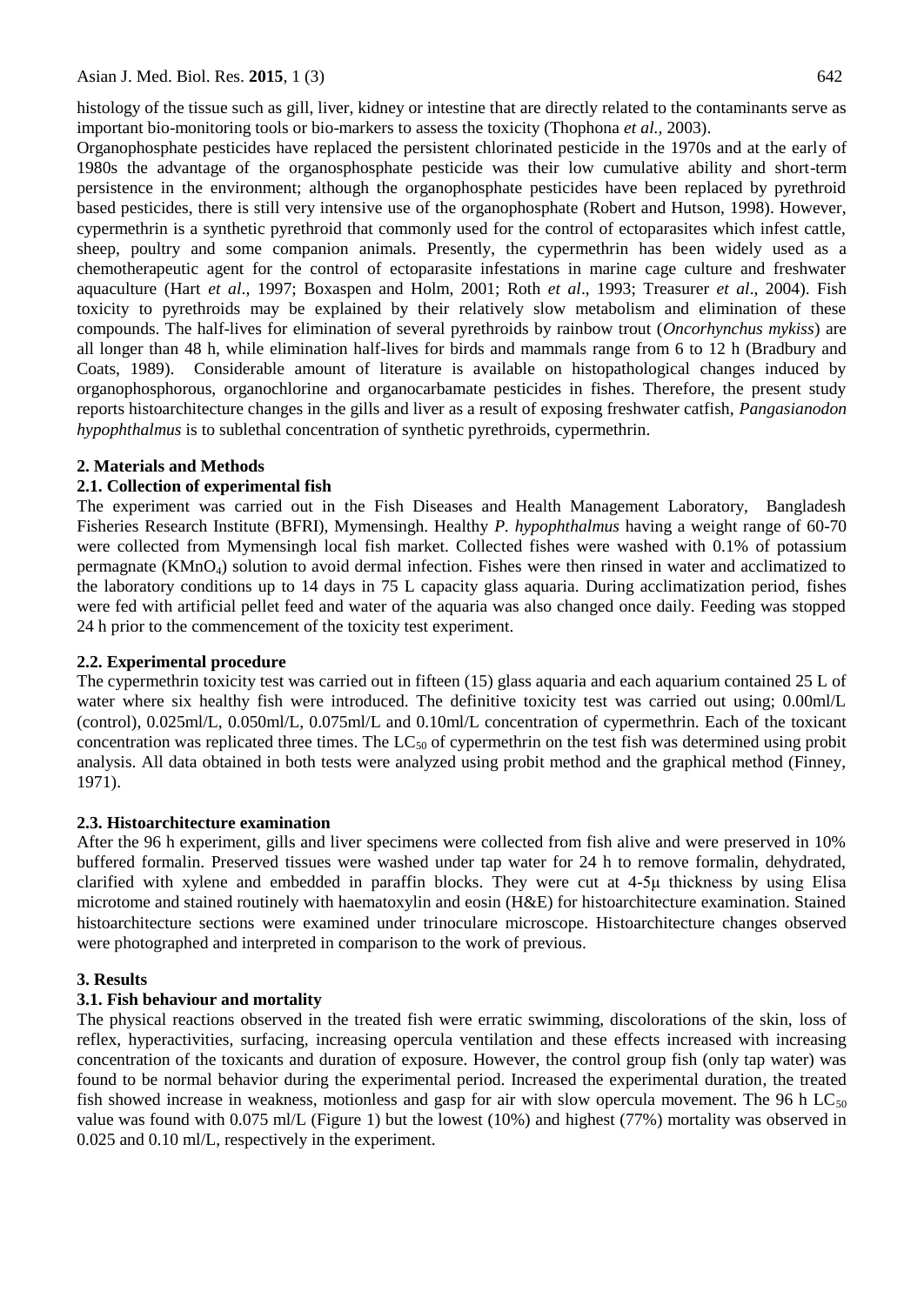

**Figure 1. 96 h LC<sup>50</sup> of freshwater catfish,** *P. hypophthalmus* **exposed to different concentrations of cypermethrin.**



**Figure 2. Gills of** *P. hypophthalmus* **in the control aquarium shows normal structure. Primary gill lamellae (PGL), secondary gill lamellae (SGL) and central axis (CA), H&E x 400.**



3 **Figure 4. Gills of** *P. hypophthalmus* **exposed to 0.050 ml/L of cypermethrin shows bulging with fusion (BFSGL), thickening and shortening of secondary gill lamellae necrosis of primary gill lamellae (NPGL), H&E x 400.** 



**Figure 3. Gills of** *P. hypophthalmus* **exposed to 0.025 ml/L of cypermethrin shows curled shape gill lamellae (CSGL) and damages the secondary gill lamellae (DSGL), H&E x 400.** 



**Figure 5. Gills of** *P. hypophthalmus* **exposed to 0.075 ml/L of cypermethrin shows severally necrosis in primary gill lamellae (SNGL) and almost missing the secondary gill lamellae (MSGL), H&E x 400.**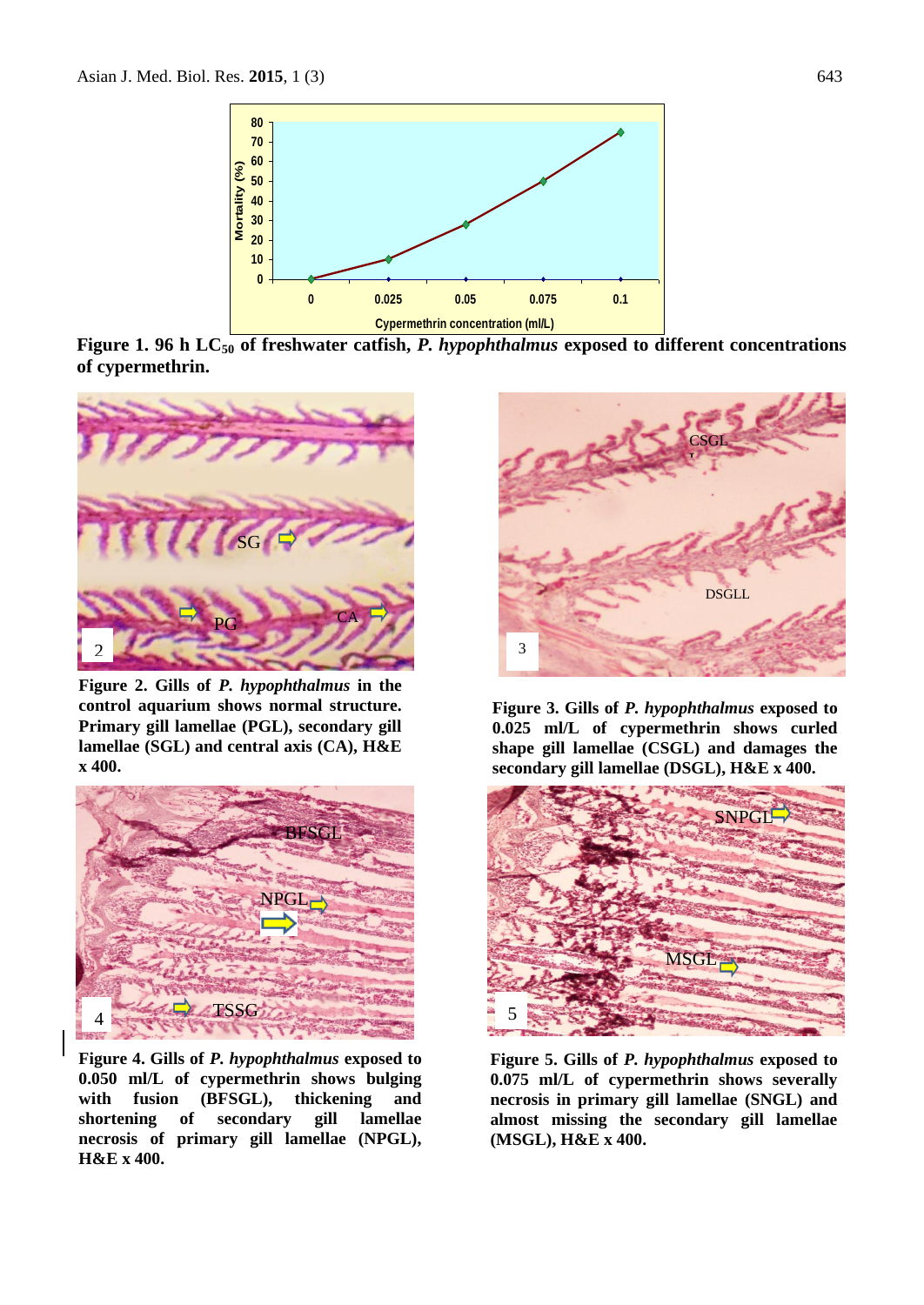Asian J. Med. Biol. Res. **2015**, 1 (3) 644



**Figure 6. Gills of** *P. hypophthalmus* **exposed to 0.1 ml/L of cypermethrin shows bulged and severe epithelial necrosis in gill lamellae (BENGL) and degeneration of gill lamellae (DGL), H&E x 400.** 



**Figure 7. Liver of** *P. hypophthalmus* **in the control aquarium shows normal structure, Hepatocytes (He), H&E x 400.** 



**Figure 8. Liver of** *P. hypophthalmus* **exposed to 0.025 ml/L of cypermethrin shows cloudy swelling (CS), focal necrosis (FN) and hypertrophy of hepatocytes (HH), H&E x 400.** 



**Figure 10. Liver of** *P. hypophthalmus* **exposed to 0.075 ml/L of cypermethrin shows degeneration of hepatocytes (DH) and cytoplasmic (CD), focal necrosis (FN) of hepatic tissue, H&E x 400.** 



**Figure 9. Liver of** *P. hypophthalmus* **exposed to 0.050 ml/L of cypermethrin shows severe diffuse vacuolation of hepatocytes (VH) and hemorrhages (H), H&E x 400.** 



**Figure 11. Liver of** *P. hypophthalmus* **exposed**  0 **to 0.10 ml/L of cypermethrin shows extensive vacuolation of hepatocytes (VH), pyknotic nuclei (P) and necrosis (N), H&E x 400.**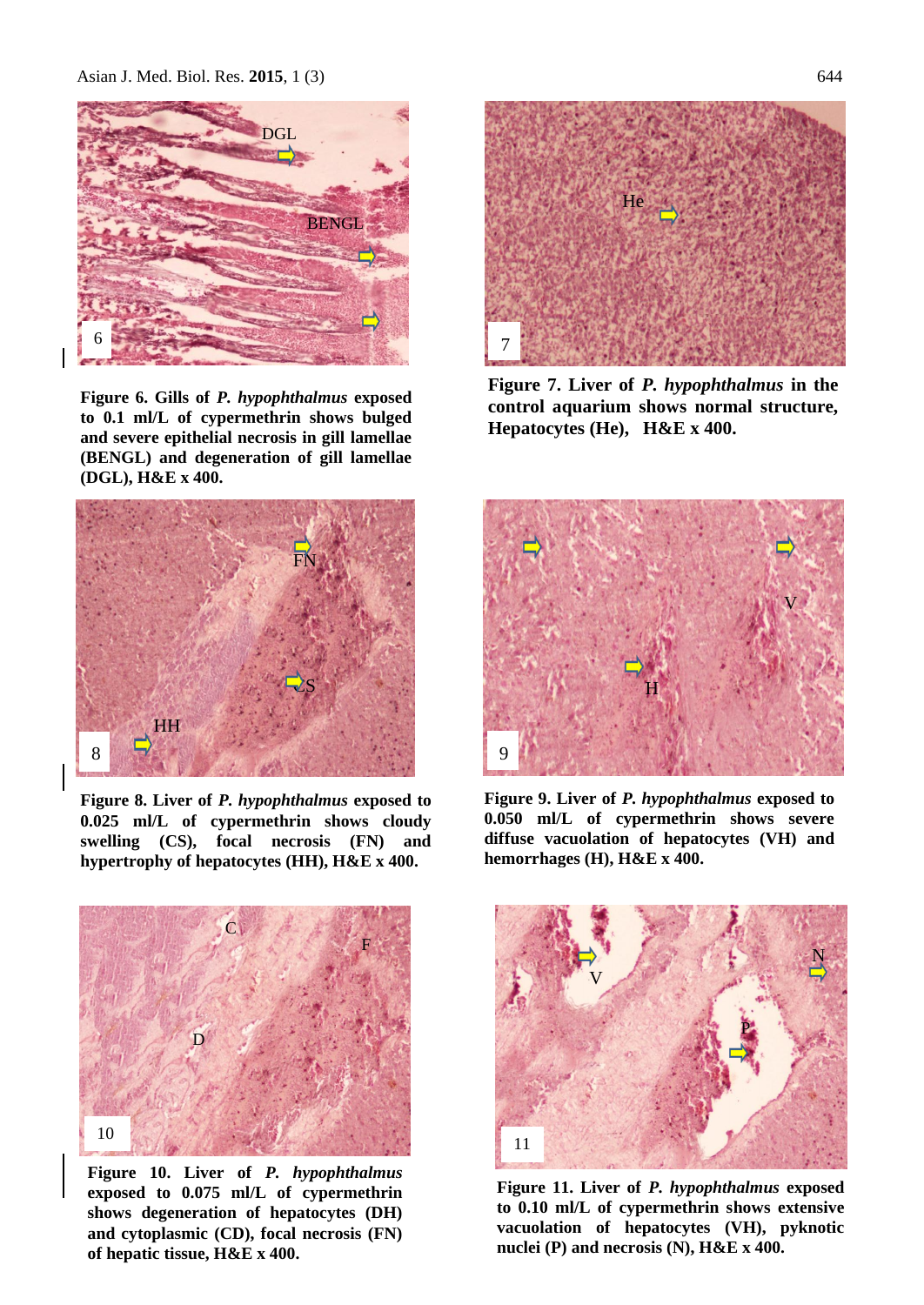#### **3.2. Effects of cypermethrin on the histoarchitecture of gills**

The gill arches of *Pangasianodon hypophthalmus* in the control group fish (without using cypermethrin) showed almost normal structure. The arches contain primary gill lamella (Figure 2) projecting on the lateral sides of the primary and secondary lamella (respiratory lamella). However, this gill histoarchitecture showed almost normal without any alteration or damages. But, gill histoarchitecture examination of *P. hypophthalmus*  was found significant indication of toxicity of cypermethrin (Figures 3 to 6). The observation of experimental fish that exposed to 0.025 ml/L of cypermethrin showed curl shaped gill lamellae (CSGL) and damaged in the secondary gill lamellae (DSGL) (Figure 3). The gills histoarchitecture changes were more prominent for using higher concentration of the cypermethrin. The gill epithelium bulged with the fusion of secondary gill lamellae (FSGL), necrosis in the primary gill lamellae (NPGL) and severe necrosis in the secondary gill lamellae (SNGL), those fish treated with 0.050 ml/L (Figure 4) and fish exposed to 0.075 ml/L severally necrosis in primary gill lamellae (SNGL) and almost missing the secondary gill lamellae (MSGL) (Figure 5) was noticed. In higher concentration 0.10 ml/L of cypermethrin, bulged and severe epithelial necrosis in gill lamellae (BEN), fully missing primary and secondary gill lamellae in most of the part of the gill samples (Figure 6).

#### **3.3. Effect of cypermethrin on the histoarchitecture of liver**

The liver of untreated fish was exhibited normal histoarchitecture that was characterized by polygonal shaped hepatocytes with granular cytoplasm and centrally placed round nuclei. Hepatocytes were arranged in wellorganized hepatic cords and separated by narrow blood sinusoids (Figure 7). The degree of fish liver histoarchitecture changes was related to the increasing concentration of cypermethrin in the experimental fish. The changes of fish liver that treated with 0.025 ml/L of cypermethrin showed cloudy swelling (CS), focal necrosis (FC) and hypertrophy of hepatocytes (HH) (Figure 8). Liver of fishes exposed to 0.050 ml/L that resulted severe diffuse vacuolation of hepatocytes (VH) and hemorrhages (H) (Figure 9). The liver section of fish treated to 0.075 ml/L showed degeneration of hepatocytes (DH) and cytoplasmic (CD), focal necrosis (FN) of hepatic tissue (Figure 10). In higher concentration 0.10 ml/L, extensive vacuolation of hepatocytes (VH), pyknotic nuclei (P) and necrosis (N) in liver was found (Figure 11)

#### **4. Discussion**

Cypermethrin are commonly used in agriculture sector that continuously pollute the inland fishery water. Furthermore, it has been widely used as a chemotherapeutic agent for the control of ectoparasite infestations in marine cage culture of and freshwater aquaculture (Hart *et al*., 1997; Boxaspen and Holm, 2001; Treasurer *et al*., 2004). The present study revealed that the toxic effect of cypermethrin on the survival rate of the *P. hypophthalmus* was assessed by the  $LC_{50}$  value calculated as 0.075ml/L at 96 h exposure. This result indicated that the fish was unable to withstand the exposure of cypermethrin with time and thereby the toxicity of the insecticide was possible on long exposure. The stressful behavior such as erratic movement, loss of reflex, discoloration, changes in behavior and increased opercula ventilation, resting at the bottom of the treated fish due to the toxic effect of cypermethrin on the gills was similar with the findings of Omitoyin *et al.,* 2006 and Omoniyi *et al*., 2002. The changes in behavioral patterns exhibited by the treated fish were possibly to counteract aquatic hypoxia condition possibly due to the cypermethrin. When there is impossibility of escape from hypoxic stress, physiological alterations may be evoked to compensate for low oxygen supply (Graham and Iwama, 2003). The present findings were also similar with that of Jiraungkoorskul *et al*., (2003), where report that lamellar cell hyperplasia, lamellar fusion and epithelial lifting were observed in gill filaments of *Oreochromis niloticus* when exposed for 3 months to sublethal concentrations of the commercial glyphosate herbicide Roundup. On the gills of common carp, *Cyprinus carpio* L. exposed to 5.0 mg/l glyphosate concentration, epithelial hyperplasia and subepithelial edema were found by Neskovic *et al*., 1996. Furthermore, Edwards *et al.* (1986) reported that rainbow trout exposed to 10 μg/L cypermethrin exhibited toxin signs of bulged with the fusion of secondary gill lamellae, severe epithelial necrosis in gill lamellae and hypertrophy. Histological changes in the gills of fishes due to pesticides and other contaminates have been reported by several authors (Mallatt, 1985) as gill is the primary rout for entry of pesticides. However, these degenerated lamellar or severe damaged of the gills are thereby unable to absorb the dissolved oxygen from the water to diffuse through the membrane to the underlying capillaries.

The liver of the treated fish compared to the control showed cloudy swelling, focal necrosis and hypertrophy of hepatocytes, degeneration of hepatocytes and cytoplasmic, extensive vacuolation of hepatocytes and pyknotic nuclei; these alterations were dose-dependent. Furthermore, similar findings also have been reported in *Heteropneustes fossilis* exposed to cypermethrin (Joshi *et al*.*,* 2007), in *Heterobranchus bidorsalis* exposed to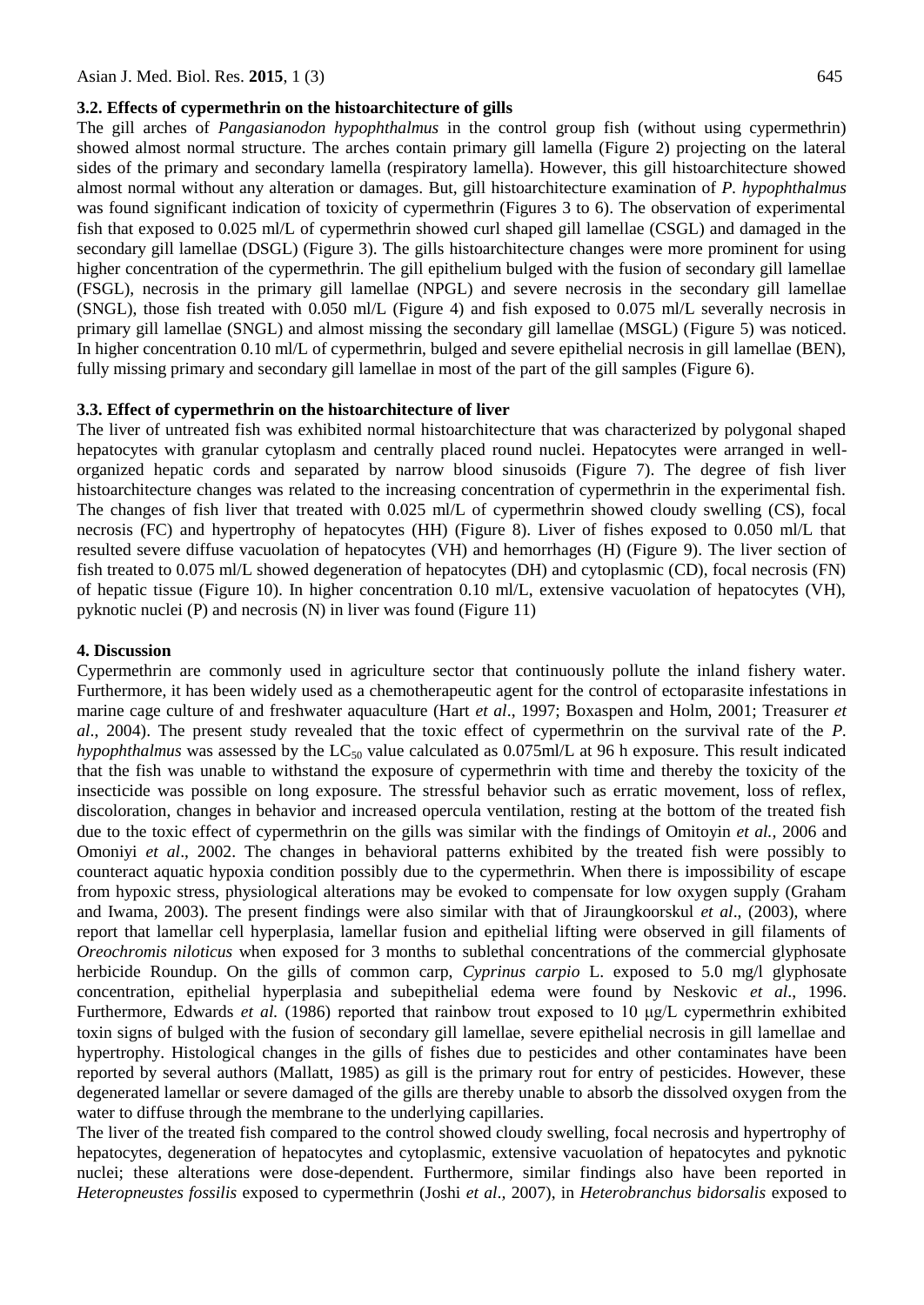Asian J. Med. Biol. Res. **2015**, 1 (3) 646

different doses of cypermethrin (Olufayo and Alade, 2012), in *Channa punctatus* exposed to hexavalent chromium (Ashish *et al*., 2008) and in *Clarias batrachus* exposed to 4 ppm and 8 ppm cadmium chloride for 90 days (Bilal *et al.*, 2011). However, Cengiz and Balci, (2001) also observed similar histological changes when different concentrations of thiodanR were applied to mosquito fish (*Gambusia affinis*).

Mandal and Kulshrestha, (1980) studied the effects of sublethal concentration of sumithion on liver, kidney and intestine of Magur (*Clarias batachus*). They found liver necrosis, vacuolization and breakdown of the cell boundaries. Couch (1975) revealed that perivascular lesions in liver of fishes exposed to organic contaminants and pesticides. According to Gingerich (1982) the vacuolization of hepatocytes might indicate an imbalance between rate of synthesis and rate of release of substance in hepatocytes. Changes such as hyperplasia, disintegration of hepatic mass and focal coagulative necrosis were found in Rhou (*Labeo rohita)* exposed to cypermethrin Jee *et al*., 2005. However, liver is the detoxification place of toxicants. The hepatic changes suggested mobilization of same kind of defensive mechanism in an endeavour to detoxify the toxicant cypermethrin.

### **5. Conclusions**

The freshwater catfish, *P. hypophthalmus* exposed to various concentration of cypermethrin resulted that this synthetic pyrethroid was highly toxic to the *P. hypophthalmus* with lethal concentration  $(LC_{50})$  of 0.075ml/L. The present histpathological investigation demonstrates a direct correlation between cypermethrin exposure and histoarchitecture changes observed in gills and liver. Therefore, cypermethrin which are used in aquaculture as treatment and disinfectant should be used very carefully.

#### **Acknowledgements**

The authors would like to extend gratitude to the Project Director, Bangladesh Fisheries Research Institute (BFRI) for kind assistance and co-operation for allocating fund from the project of "Impact of Aquaculture Drugs and Chemicals on Aquatic Ecology and Productivity" which contributed to the accomplishment of this experiment.

#### **Conflict of interest**

None to declare.

### **References**

- Ayas Z, G Ekmekci, M Ozmen and SV Yerli, 2007. Histopathological changes in the livers and kidneys of fish in Sariyer Reservoir. Turkey Environmental Toxicology and Pharmacology, 23:242-249.
- Bilal A, 2011. Bioaccumulation and effect of cadmium chloride on certain organs of *Clarias batrachus*, Ph.D thesis, Barkatullah University Bhopal, India. pp. 1-130.
- Boxaspen K and JC Holm, 2001. The development of pyrethrum-based treatments against the ectoparasitic salmon lice *Lepeophtheirus salmonis* in sea cage rearing of Atlantic salmon *Salmo salar L.* Aquaculture Research, 32:701–707.
- Bradbury SP and JR Coats, 1989. Comparative toxicology of the pyrethroid insecticides. Bulletin of Environmental Contamination and Toxicology, 108:134–177.
- Cengiz EI and K Balci, 2001. The histopathological effects of ThiodanR on the liver and Gut of mosquito fish, Gambusiaaffinis. Journal of Environmental Science Health, 1:75-85.
- Edwards R, P Milburn and DH Huston, 1986. Comparative Toxicity of cypermethrin in rainbow trout, frog, mouse, and quail. Toxicol. Appl. Pharmacol., 84:512-522.
- Fagbenro OA, 2002. Tilapia:Fish for Thought, Inaugural Lecture Series 32. Delivered at Federal Univ. Technol. Akure, P. 77.
- Finney DJ, 1971. Probit Analysis. 3rd *Edn*. Cambidge Univ. Press, NY. P. 328.
- Gingerich WH, 1982. Hepatic toxicology of fishes. In: Aquatic toxicology. (Eds.: L.J. Weber). H Raven Press, NewYork, 55-105.
- Gormley KL and KL Teather, 2003. Developmental, behavioural, and reproductive effects experienced by Japanese medaka (*Oryzias latipes*) in response to short-term exposure to endosulfan. Ecotoxicol. Environ. Saf., 54:330-338.
- Graham M and GK Iwama, 2003. The physiological effects of anaesthetic ketamine hydrochloride on two *Salmorid* species. Aquaculture, 90: 323-331.